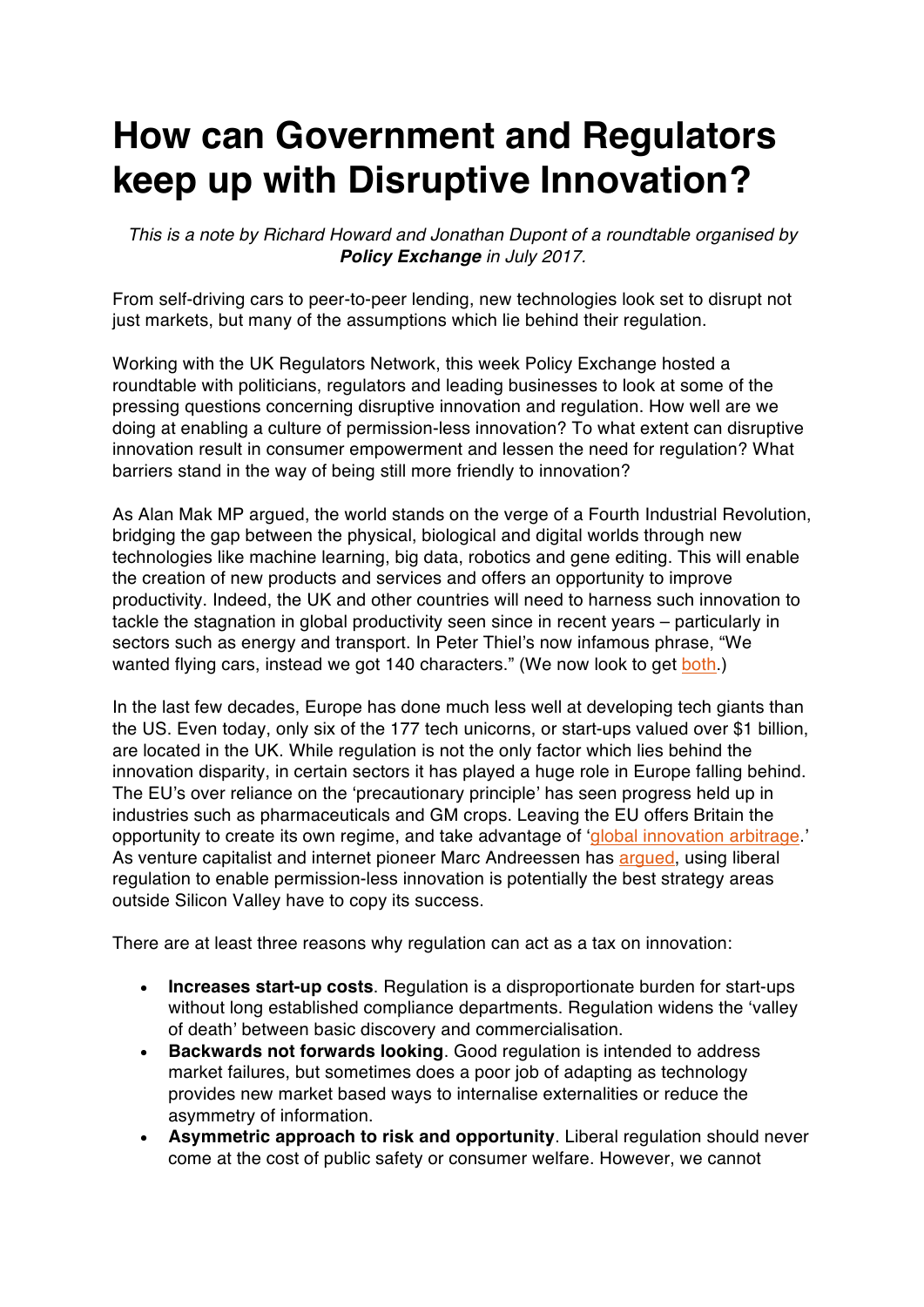always predict ahead of time the opportunities created by new business models, and delaying innovation has its own costs for public health or welfare.

The good news is that this is an area in which the UK already genuinely does pretty well. The Financial Conduct Authority has a good reputation internationally for being a responsive regulator, with innovations like its 'regulatory sandbox' often held up as best practice (albeit that the process for obtaining sandbox status can be lengthy). The Civil Aviation Authority is much more responsive than the equivalent regulator in the US (the FAA), leading Amazon to move much of its drone trials to the UK. Personal genome services like 23andMe were prohibited in the US, but have been permitted and made progress in the UK. While the UK has not left new sectors completely unregulated, Government proposals in reports like the Wosskow Sharing Economy review or Tuesday's Taylor review of Modern Working Practices have largely recognised the value new business models can bring. There is an opportunity for the UK to lead the way in defining best-practice regulatory approaches for emerging technologies and markets and set standards globally.

That does not mean that there is not still more that the UK can do. As both businesses and regulators accepted at our roundtable, the reality of regulatory openness does not always match the rhetoric. The details of how regulations are created and implemented matter, and this can be as much about culture change as it is regulatory policy.

Regulators need to adopt a **pro-innovation culture**. Rather than a pernicious dynamic of 'box ticking', regulators should design regulatory processes which mirror the growth phases of start-ups as far as possible, aligning regulatory requirements with the different stages in a start-up's life-span as it seeks to raise capital. Regulators need to be hyperalert to vested interests and the potential for rent-seeking incumbents trying to block disruptors and innovators.

One problem that surfaced repeatedly at our round-table was often that the biggest demand for new regulations and boxes to tick comes from the companies themselves – and in particular, large incumbents. By contrast, start-ups often believe they need special regulatory dispensation to try something which in actual fact is already allowed. For example, there are examples of companies applying for a regulatory sandbox, which regulators subsequently told them they did not need. Double checking every detail with the regulator may reduce investor uncertainty, but as John Penrose MP argued it also adds significant delay to bringing in new innovations. There is a huge difference in culture between companies in the digital economy and those in heavily regulated industries. One tells you their current strategy while they go full pace ahead – the other waits for permission before they proceed.

Equally, in a world where technologies and markets are fusing, there is a case that **regulators need work together far more closely.** With the emergence of '4IR' technologies, markets are beginning to fuse and new markets are emerging. More and more companies are now operating across multiple regulated markets. At a basic level, regulators need to respond to this by collaborating more and sharing best practice on what works. Beyond this, there is a case that regulators' statutory duties and functions may need to change. Current duties and functions reflect historic market structures, and just as these market structures are evolving, so to do the remits and functions of